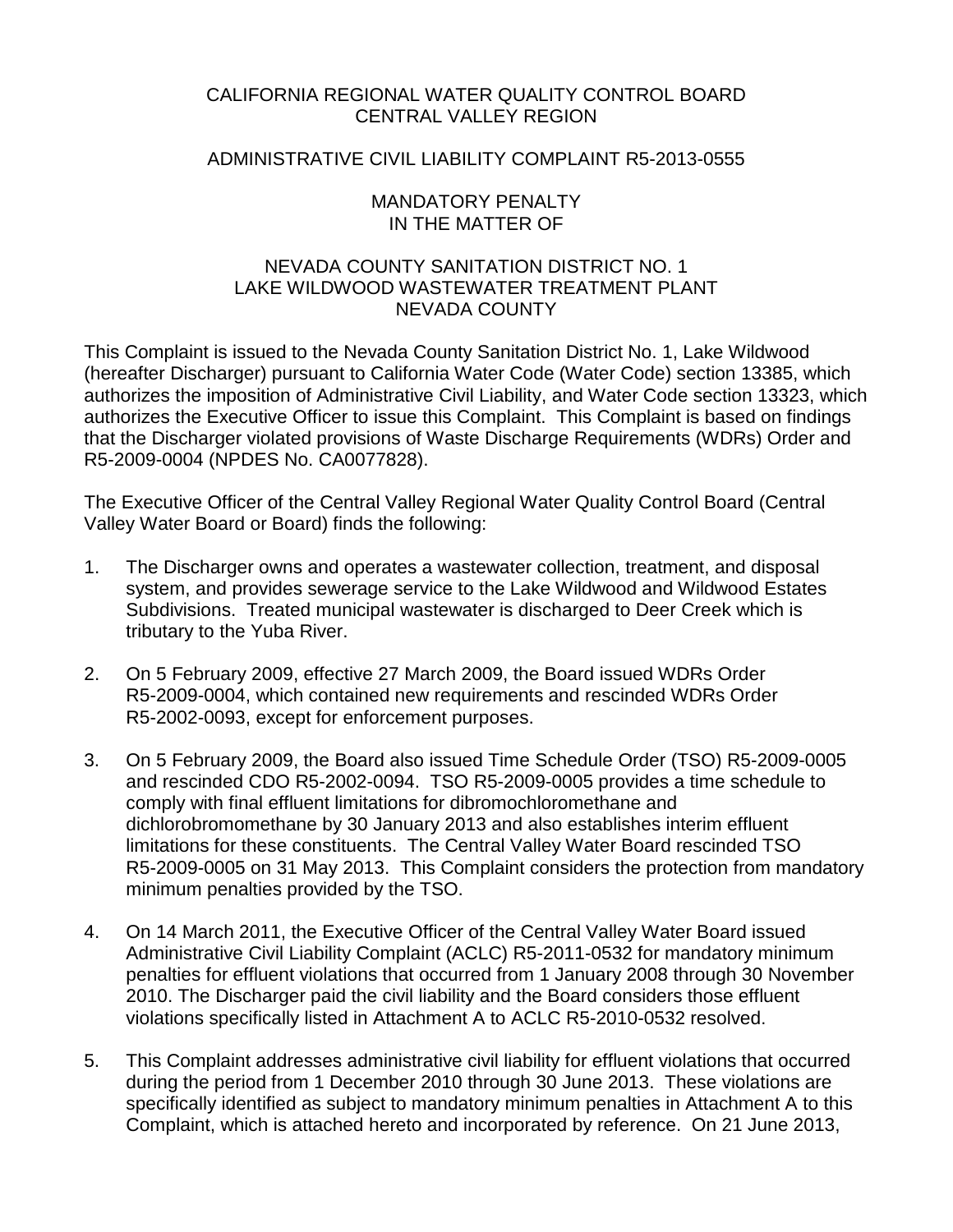ADMINISTRATIVE CIVIL LIABILITY COMPLAINT R5-2013-0555 **AUGUST 12-2-12-2-2-2-2-2-2-**MANDATORY PENALTY NEVADA COUNTY SANITATION DISTRICT NO. 1 LAKE WILDWOOD WASTEWATER TREATMENT PLANT NEVADA COUNTY

Central Valley Water Board staff sent the Discharger a draft Record of Violations. The Discharger responded on 29 July 2013, agreed with the violations, and identified probable causes for the violations.

6. Water Code section 13385(h) and (i) require assessment of mandatory penalties and state, in part, the following:

Water Code section 13385(h)(1) states:

Notwithstanding any other provision of this division, and except as provided in subdivisions (j), (k), and (l), a mandatory minimum penalty of three thousand dollars (\$3,000) shall be assessed for each serious violation.

Water Code section 13385 (h)(2) states:

For the purposes of this section, a "serious violation" means any waste discharge that violates the effluent limitations contained in the applicable waste discharge requirements for a Group II pollutant, as specified in Appendix A to Section 123.45 of Title 40 of the Code of Federal Regulations, by 20 percent or more or for a Group I pollutant, as specified in Appendix A to Section 123.45 of Title 40 of the Code of Federal Regulations, by 40 percent or more.

Water Code section 13385 subdivision (i)(1) states, in part

Notwithstanding any other provision of this division, and except as provided in subdivisions (j), (k), and (l), a mandatory minimum penalty of three thousand dollars (\$3,000) shall be assessed for each violation whenever the person does any of the following four or more times in any period of six consecutive months, except that the requirement to assess the mandatory minimum penalty shall not be applicable to the first three violations:

- A) Violates a waste discharge requirement effluent limitation.
- B) Fails to file a report pursuant to Section 13260.
- C) Files an incomplete report pursuant to Section 13260.
- D) Violates a toxicity effluent limitation contained in the applicable waste discharge requirements where the waste discharge requirements do not contain pollutant-specific effluent limitations for toxic pollutants.
- 7. Water Code section 13385(j) exempts certain violations from mandatory minimum penalties and states, in relevant part:

Subdivisions (h) and (i) do not apply to any of the following:

- 3) A violation of an effluent limitation where the waste discharge is in compliance with either a cease and desist order issued pursuant to Section 13301 or a time schedule order issued pursuant to Section 13300 or 13308 if all of the following requirements are met:
	- C) The regional board establishes a time schedule for bringing the waste discharge into compliance with the effluent limitation that is as short as possible….For the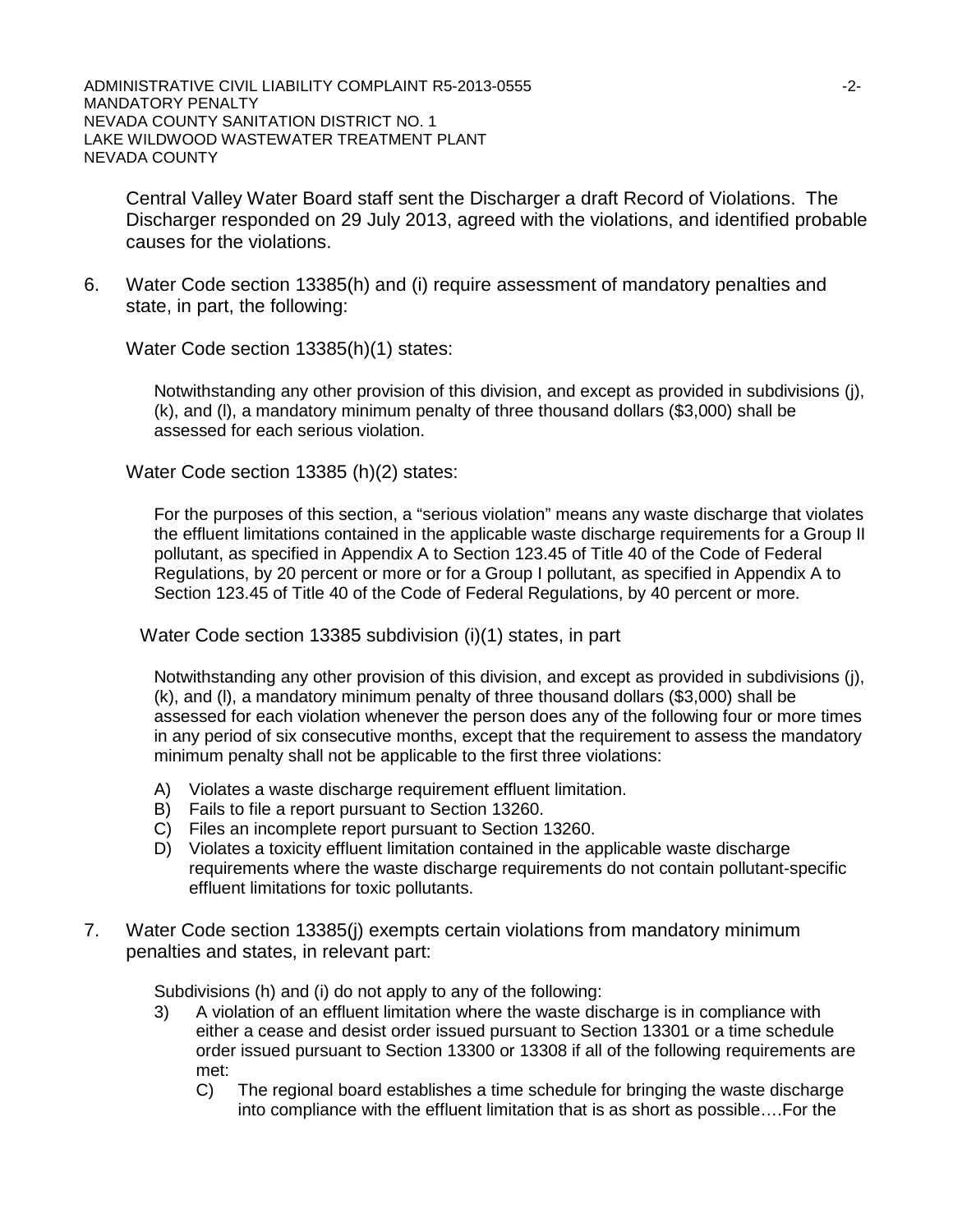ADMINISTRATIVE CIVIL LIABILITY COMPLAINT R5-2013-0555 -3- MANDATORY PENALTY NEVADA COUNTY SANITATION DISTRICT NO. 1 LAKE WILDWOOD WASTEWATER TREATMENT PLANT NEVADA COUNTY

> purposes of this subdivision, the time schedule may not exceed five years in length …. The interim requirements shall include both of the following:

- i) Effluent limitations for the pollutant or pollutants of concern.
- ii) Actions and milestones leading to compliance with the effluent limitation.
- 8. Water Code section 13323 states, in part:

Any executive officer of a regional board may issue a complaint to any person on whom administrative civil liability may be imposed pursuant to this article. The complaint shall allege the act or failure to act that constitutes a violation of law, the provision authorizing civil liability to be imposed pursuant to this article, and the proposed civil liability.

- 9. WDRs Order R5-2009-0004 Effluent Limitations IV.A.1.e., includes, in part, the following limitation:
	- e. Total Coliform Organisms. Effluent total coliform organisms shall not exceed:
		- i. 2.2 most probable number (MPN) per 100 mL as a 7-day median; and
		- ii. 23 MPN/100 mL as a daily maximum.
- 10. According to the Discharger's self-monitoring reports, the Discharger committed nine (9) non-serious violations of the above effluent limitation contained in Order R5-2009-0004 during the period 1 December 2010 through 30 June 2013. Three (3) of the non-serious violations are subject to mandatory penalties under Water Code section 13385(i)(1) because these violations were preceded by three or more similar violations within a sixmonth period. The mandatory minimum penalty for these non-serious violations is **nine thousand dollars (\$9,000)**.
- 11. The total amount of the mandatory penalties assessed for the cited effluent violations is **nine thousand dollars (\$9,000).** As stated herein, a detailed list of the cited effluent violations is included in Attachment A, a part of this Complaint. This Complaint addresses administrative civil liability for violations that are specifically identified as subject to mandatory minimum penalties in Attachment A.
- 12. Issuance of this Administrative Civil Liability Complaint to enforce Water Code Division 7, Chapter 5.5 is exempt from the provisions of the California Environmental Quality Act (Pub. Resources Code section 21000 et seq.), in accordance with California Code of Regulations, title 14, section 15321(a)(2).

# **NEVADA COUNTY SANITATION DISTRICT NO. 1, LAKE WILDWOOD, IS HEREBY GIVEN NOTICE THAT:**

1. The Executive Officer of the Central Valley Water Board proposes that the Discharger be assessed an Administrative Civil Liability in the amount of **nine thousand dollars (\$9,000)**.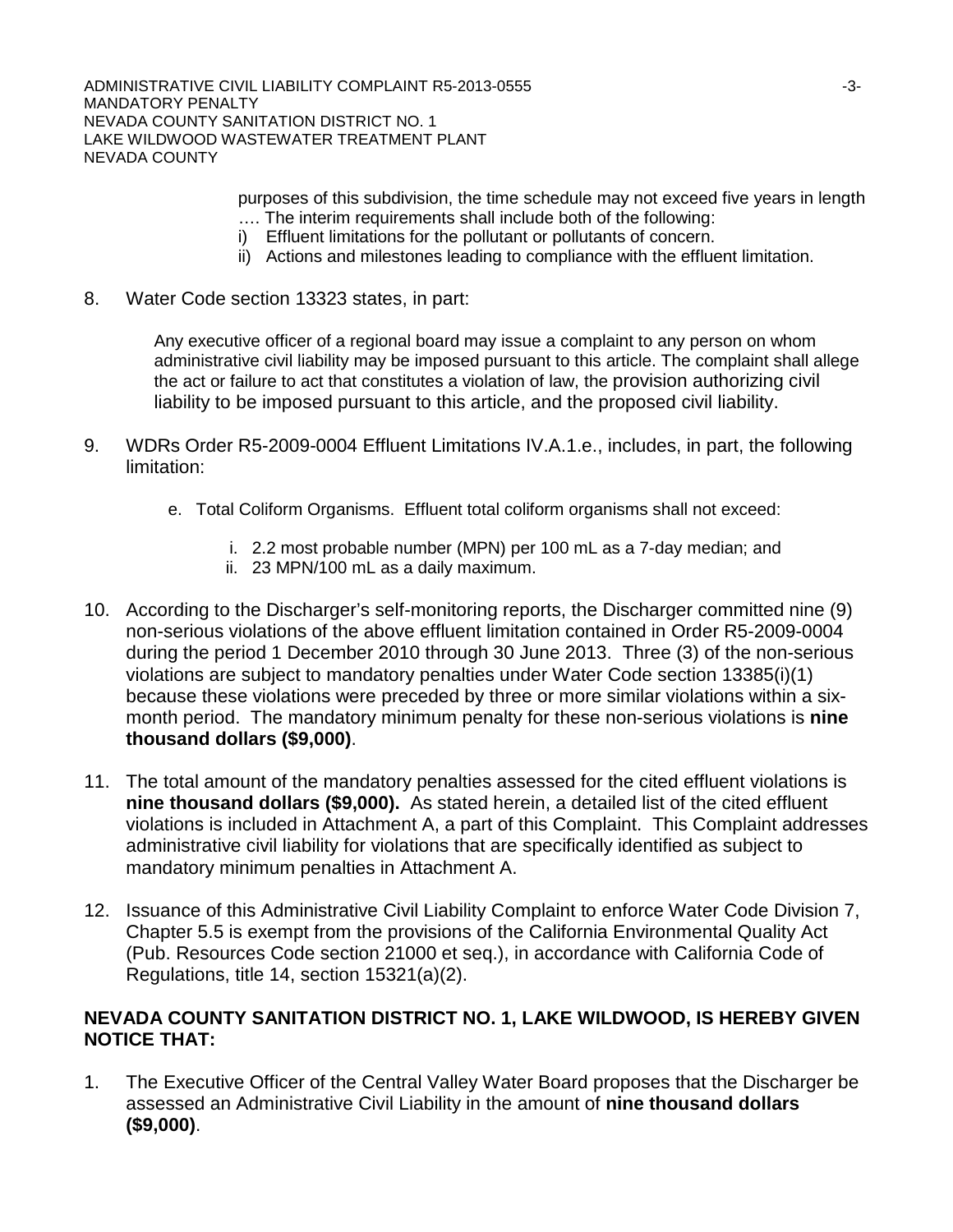- 2. A hearing on this matter will be conducted at the Central Valley Water Board meeting scheduled on **5/6 December 2013**, unless one of the following occurs by **8 October 2013**:
	- a) The Discharger waives the hearing by completing the attached form (checking off the box next to Option #1) and returning it to the Central Valley Water Board, along with payment for the proposed civil liability of **nine thousand dollars (\$9,000)**; or
	- b) The Central Valley Water Board agrees to postpone any necessary hearing after the Discharger requests to engage in settlement discussions by checking off the box next to Option #2 on the attached form, and returns it to the Board along with a letter describing the issues to be discussed; or
	- c) The Central Valley Water Board agrees to postpone any necessary hearing after the Discharger requests a delay by checking off the box next to Option #3 on the attached form, and returns it to the Board along with a letter describing the issues to be discussed.
- 3. If a hearing on this matter is held, the Central Valley Water Board will consider whether to affirm, reject, or modify the proposed Administrative Civil Liability, or whether to refer the matter to the Attorney General for recovery of judicial civil liability.
- 4. If this matter proceeds to hearing, the Executive Officer reserves the right to amend the proposed amount of civil liability to conform to the evidence presented, including but not limited to, increasing the proposed amount to account for the costs of enforcement (including staff, legal and expert witness costs) incurred after the date of the issuance of this Complaint through completion of the hearing.

/S/ PAMELA C. CREEDON, Executive Officer

> 10 September 2013 DATE

Attachment A: Record of Violations WSW: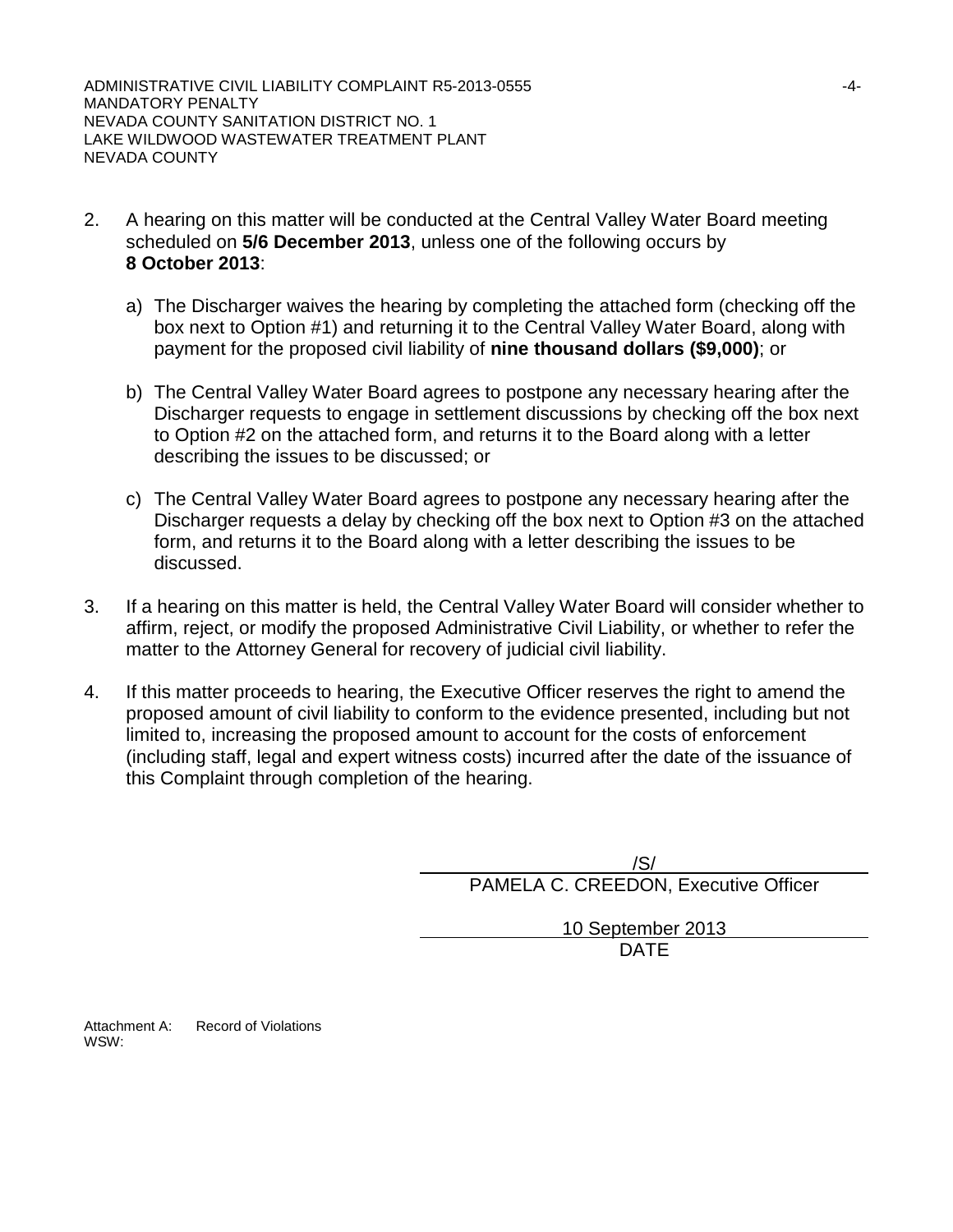### **WAIVER FORM FOR ADMINISTRATIVE CIVIL LIABILITY COMPLAINT**

By signing this waiver, I affirm and acknowledge the following:

I am duly authorized to represent Nevada County Sanitation District No. 1 (hereafter Discharger) in connection with Administrative Civil Liability Complaint R5-2013-0555 (hereafter Complaint). I am informed that California Water Code section 13323, subdivision (b), states that, "a hearing before the regional board shall be conducted within 90 days after the party has been served. The person who has been issued a complaint may waive the right to a hearing."

### **□** *(OPTION 1: Check here if the Discharger waives the hearing requirement and will pay in full.)*

- a. I hereby waive any right the Discharger may have to a hearing before the Central Valley Water Board.
- b. I certify that the Discharger will remit payment for the proposed civil liability in the full amount of **nine thousand dollars (\$9,000)** by check that references "ACL Complaint R5-2013-0555" made payable to the *State Water Pollution Cleanup and Abatement Account*. Payment must be received by the Central Valley Water Board by **8 October 2013**.
- c. I understand the payment of the above amount constitutes a proposed settlement of the Complaint, and that any settlement will not become final until after a 30-day public notice and comment period. Should the Central Valley Water Board receive significant new information or comments during this comment period, the Central Valley Water Board's Executive Officer may withdraw the complaint, return payment, and issue a new complaint. I also understand that approval of the settlement will result in the Discharger having waived the right to contest the allegations in the Complaint and the imposition of civil liability.
- d. I understand that payment of the above amount is not a substitute for compliance with applicable laws and that continuing violations of the type alleged in the Complaint may subject the Discharger to further enforcement, including additional civil liability.

**□** *(OPTION 2: Check here if the Discharger waives the 90-day hearing requirement in order to engage in settlement discussions***.)** I hereby waive any right the Discharger may have to a hearing before the Central Valley Water Board within 90 days after service of the complaint, but I reserve the ability to request a hearing in the future. I certify that the Discharger will promptly engage the Central Valley Water Board Prosecution Team in settlement discussions to attempt to resolve the outstanding violation(s). By checking this box, the Discharger requests that the Central Valley Water Board delay the hearing so that the Discharger and the Prosecution Team can discuss settlement. It remains within the discretion of the Central Valley Water Board to agree to delay the hearing. Any proposed settlement is subject to the conditions described above under "Option 1."

**□** *(OPTION 3: Check here if the Discharger waives the 90-day hearing requirement in order to extend the hearing date and/or hearing deadlines. Attach a separate sheet with the amount of additional time requested and the rationale.)* I hereby waive any right the Discharger may have to a hearing before the Central Valley Water Board within 90 days after service of the complaint. By checking this box, the Discharger requests that the Central Valley Water Board delay the hearing and/or hearing deadlines so that the Discharger may have additional time to prepare for the hearing. It remains within the discretion of the Central Valley Water Board to approve the extension.

(Print Name and Title)

(Signature)

(Date)